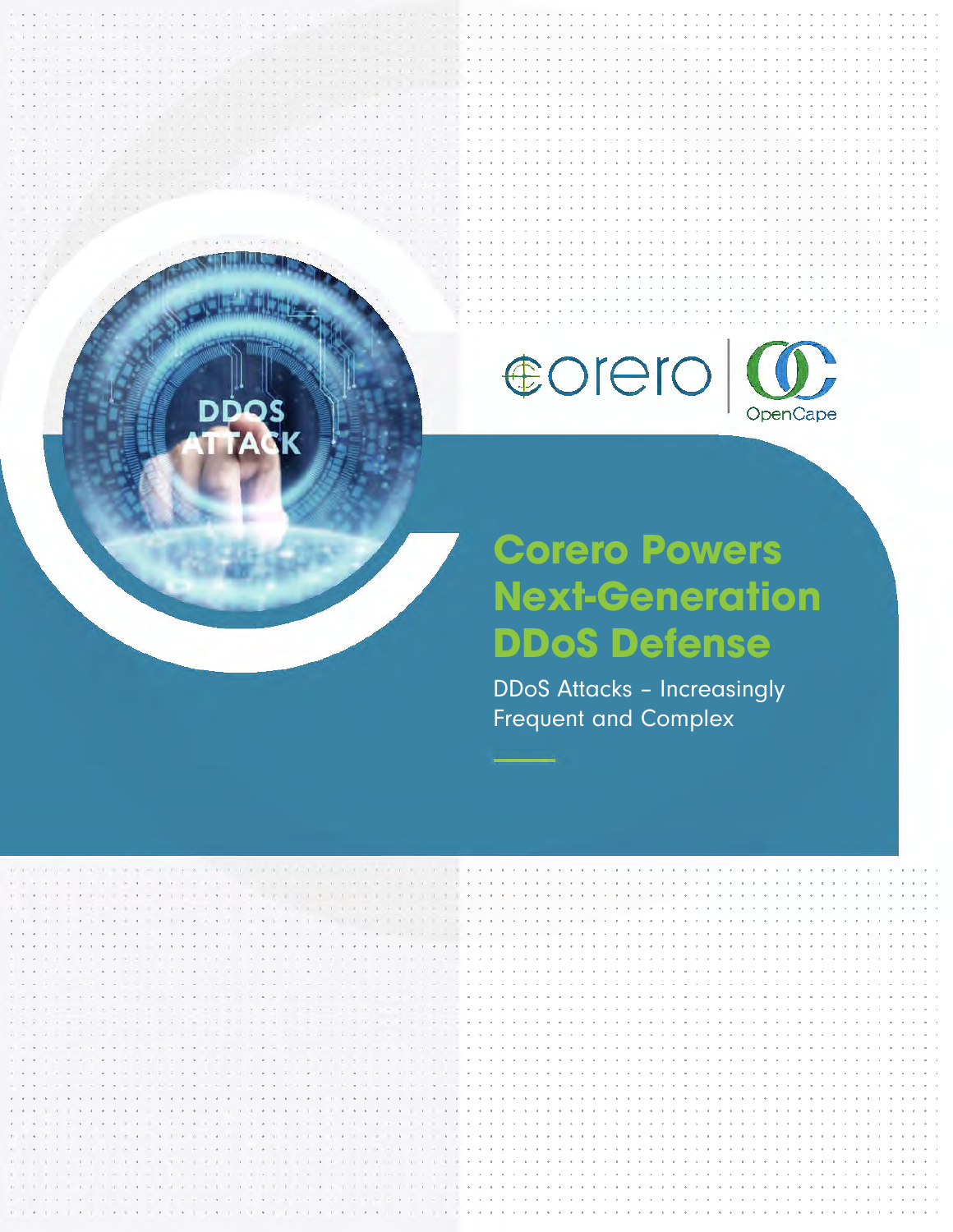



#### **Contents**

| DDoS Attacks - Increasingly Frequent And Complex                           |    |
|----------------------------------------------------------------------------|----|
| Traditional Ddos Defense Is Becoming Problematic                           |    |
| Technology Advances Enabling Network-Based Ddos Defense                    |    |
| Corero Smartwall Tds Ddos Solution                                         | 11 |
| Corero & Juniper Networks<br>In The Vanguard Of Network-Based Ddos Defense | 12 |
| <b>Future Directions In Network-Based Ddos Defense</b>                     | 13 |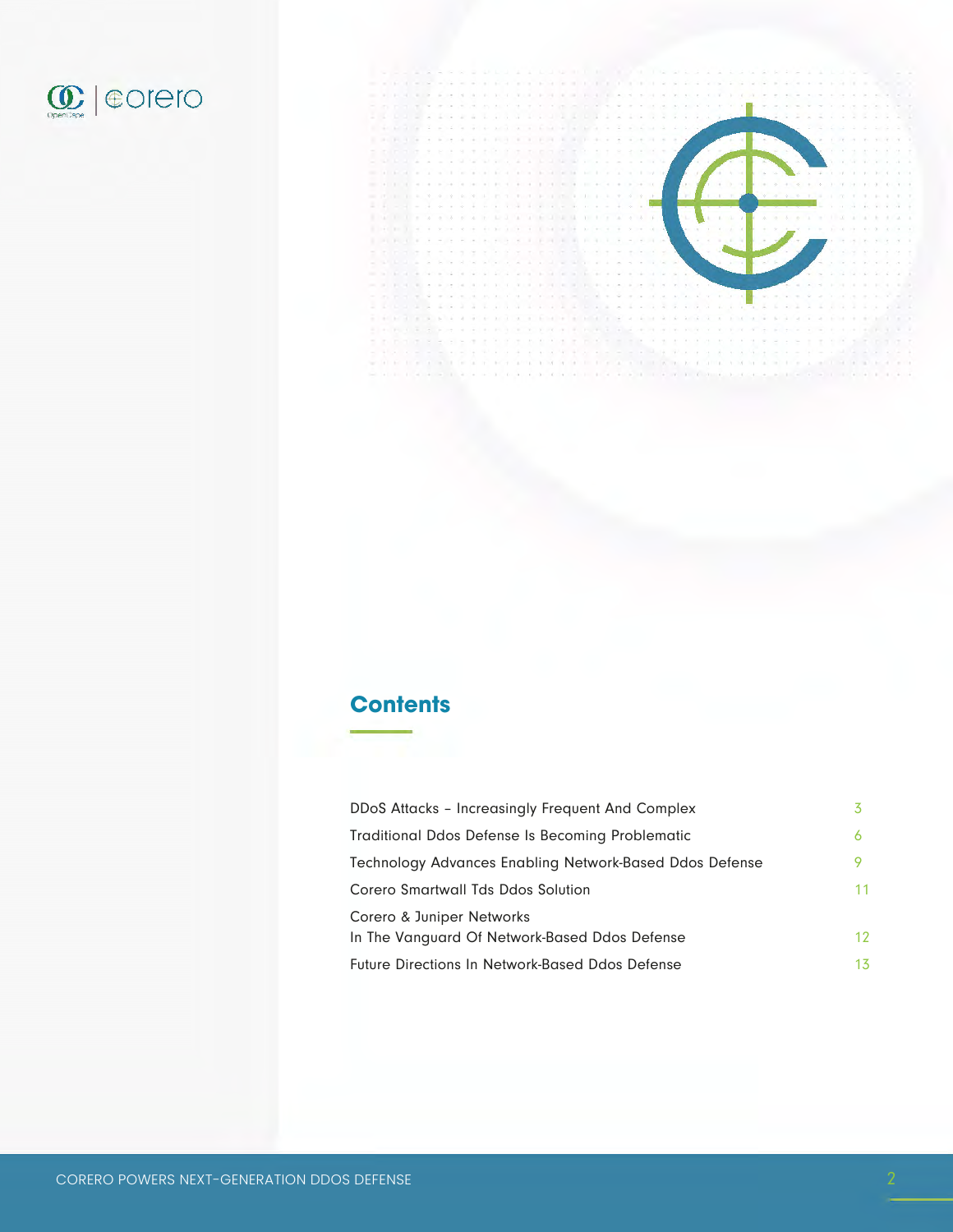



avatotnativetavad mosvo

1801901-072003-07014 **MOJI-DEGESIDELI** 

@11U1-001-1-W0530J-0101H073 11-001303-01010365-110000-005-1

Along with email spam, phishing, malware and crazy cat videos, DDoS attacks remain a persistent blight on the Internet. The Verizon 2018 Data Breach Investigations Report notes "that the degree of certainty that they will occur is almost in the same class as death and taxes". Cyber criminals employing automated methods for launching attacks have escalated what was once an occasional, but often severe, nuisance into a widespread, everpresent and worsening threat. According to the Corero Full Year 2018 DDOS Trends Report, the average number of attacks per customer was up 16% over the previous 12 months.

Financially motivated criminal organizations and nation state actors bent on cyber warfare have aligned with malicious hackers to pool their collective knowledge and experience for generating increasingly complex, multi-vector, attacks that are more difficult to detect and mitigate. The vast majority of DDoS attacks are either volumetric in nature – consuming a high percentage of network bandwidth – or focused on exhausting protocol-processing resources in the host systems under attack. Both types are highly effective in knocking out Internet applications and services, sometimes for hours and with severe consequences for service providers, businesses and consumers.

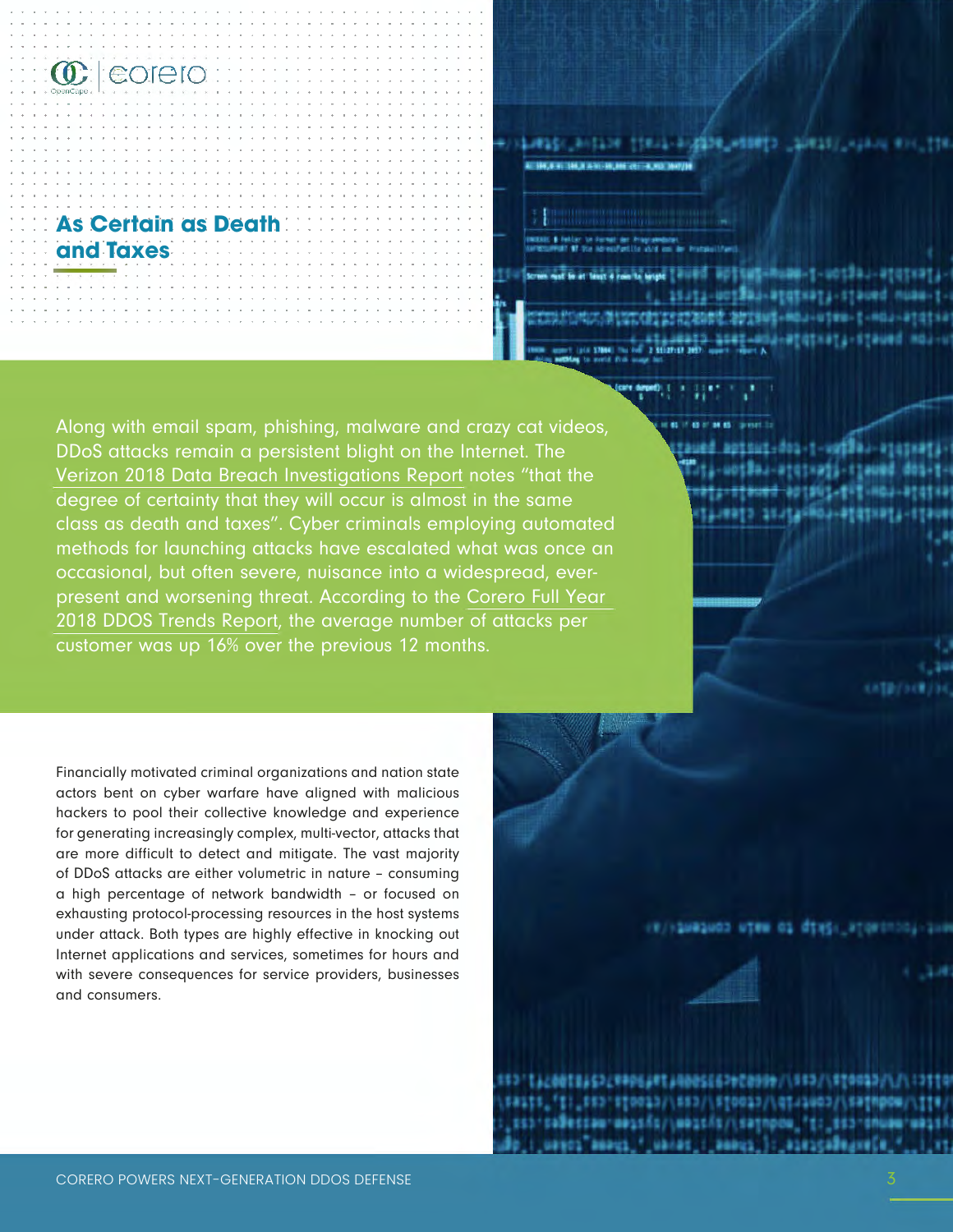#### A Clear and Present Danger **Electer State Clear A** Clear State Clear A Clear and Present Danger **Electer State Clear** • • ' •• ♦ • • • ♦ ' ••• ' • ' • • • ••••••••••••••••••• . -.. -.-.:·:·::::::·::::::·::·:·::·:·:· . . . . . . . . . . . . . . . . . . . . . . . . . . . . . . . . . . . . . . . . . . . ' . ' . . . . . . . . . . . • • I • ♦ • **o** ♦ • ♦ I ♦ • ♦ •

DDoS attacks are often launched from large-scale botnets - ...... - ........ - .... - ... - .... - . . - . created by hijacking poorly secured endpoints, including servers, PCs, laptops and consumer IoT devices, such as webcams. According to Verizon, over 75% of attacks also utilize amplification techniques to jack up attack intensity by exploiting vulnerabilities in Internet services and host systems that can generate a flood of data targeting a victim just by sending a series of simple requests.

Yet Corero reports that low-volume, sub-saturating attacks continue to dominate, with 95% of all events observed in 2018 below 5 Gbps in intensity. While this may seem counter-intuitive, it makes perfect sense given there are finite resources that an increasing number of bad actors can exploit to disrupt a growing number of targets. The fact that attacks are becoming

shorter in duration (with 82%, observed during 2018, lasting . . . ............ . . .................. . • ♦ I • ' ♦ • • ♦ • ♦ I ♦ • • • less than 10 minutes) is further validation of this trend.  $\sim$  . Shorter in Qurduon (while 62%, 0)

. . . ' ....... . • • • • • • • • . • • • . . • • . . . . . . . . . • • • • • • • • • • • • • • • • • • • • • • • • • • • • : • : • : : • · : : : : · : : : : · : : : : · · · · **(fl) f (l;Orero** ·

: : ~ •::::, ~ ~ ~:::::::: ~::::::::::::::: ! : : : •.::: ~:: ~: ~': ~::: ! : : : : ~: -~C~ea.::::::: •.:::

•• ♦ • • • ♦ ' ♦ •

Application layer attacks are on the rise but still represent a miniscule percentage of all DDoS attacks. An [Akamai](https://blogs.akamai.com/2018/06/summer-soti---ddos-by-the-numbers.html) [2018 State of the Internet blog post](https://blogs.akamai.com/2018/06/summer-soti---ddos-by-the-numbers.html) reported that "Layer 3 and 4 attacks continued to account for the vast majority (99.1%) of the DDoS attacks seen by Akamai", indicating that the vast majority of cyber criminals are content to exploit network and transport layer vulnerabilities, as opposed to denying service at the application layer. Furthermore, cyber criminals intent on exploiting application vulnerabilities typically concentrate on stealthily breaching security systems to exfiltrate or manipulate data, rather than simply disrupting service.

#### **An Ever-Expanding Attack Surface**

The vast complex of public networks spanning the globe is constantly growing and evolving, reaching into every corner of society. New devices, hosts and networks come online every hour of the day, offering bad actors a constantly growing number of targets and potentially vulnerable endpoints that can be exploited to launch attacks. Cyber criminals continuously crawl the Internet looking for new devices, which they can discover and hack within minutes of going online.

Internet trends are pushing the DDoS battle onto two separate fronts:

1. An increasing number of rapidly growing, high-capacity, access networks and edge data centers supporting a growing number of next-generation IoT use cases.

2. Massive, hyperscale data centers for delivering multicloud applications and services.

IoT adoption is driving a proliferation of intelligent devices that will ultimately exceed the number of user endpoints. Machineto-machine connections at the edge will power a wide range of IoT use cases, spanning real-time industrial process control, remote healthcare, environmental sensing and "smart" physical infrastructure – power, water, transportation, roads and buildings. Mission-critical IoT networks will no doubt become targets for potentially catastrophic DDoS attacks.

Bandwidth at the Internet edge continues to scale up. Gigabit consumer broadband is already here. Multi-gigabit 5G wireless networks will soon be a reality. More bandwidth at the edge is driving the need for more backbone capacity. Fat pipe connections are moving from 10Gbps to 100Gbps and beyond. A faster edge also enables higher intensity attacks, with fewer endpoints needed to generate traffic for crippling volumetric attacks.

Consumers already live in a multi-cloud world of mobile apps, streaming media, e-commerce, online gaming and social media. Business users have been enthusiastic adopters of SaaS applications and enterprise IT managers are migrating business critical applications to hybrid public/ private multi-cloud environments. Hyperscale data centers, consisting of thousands of servers, are both targets for attack and potential platforms for launching attacks. Content distribution networks, for scaling cloud service delivery, are also targets for attacks that could cripple services affecting millions of users.

Enterprise multi-cloud adoption is occurring in parallel with a move away from private MPLS WANs to SD-WANs based on inexpensive and readily available Internet broadband connections. SD-WAN overlay networks are vulnerable to DDoS attacks and Internet breakout connections for SaaS applications are also potential points of attack.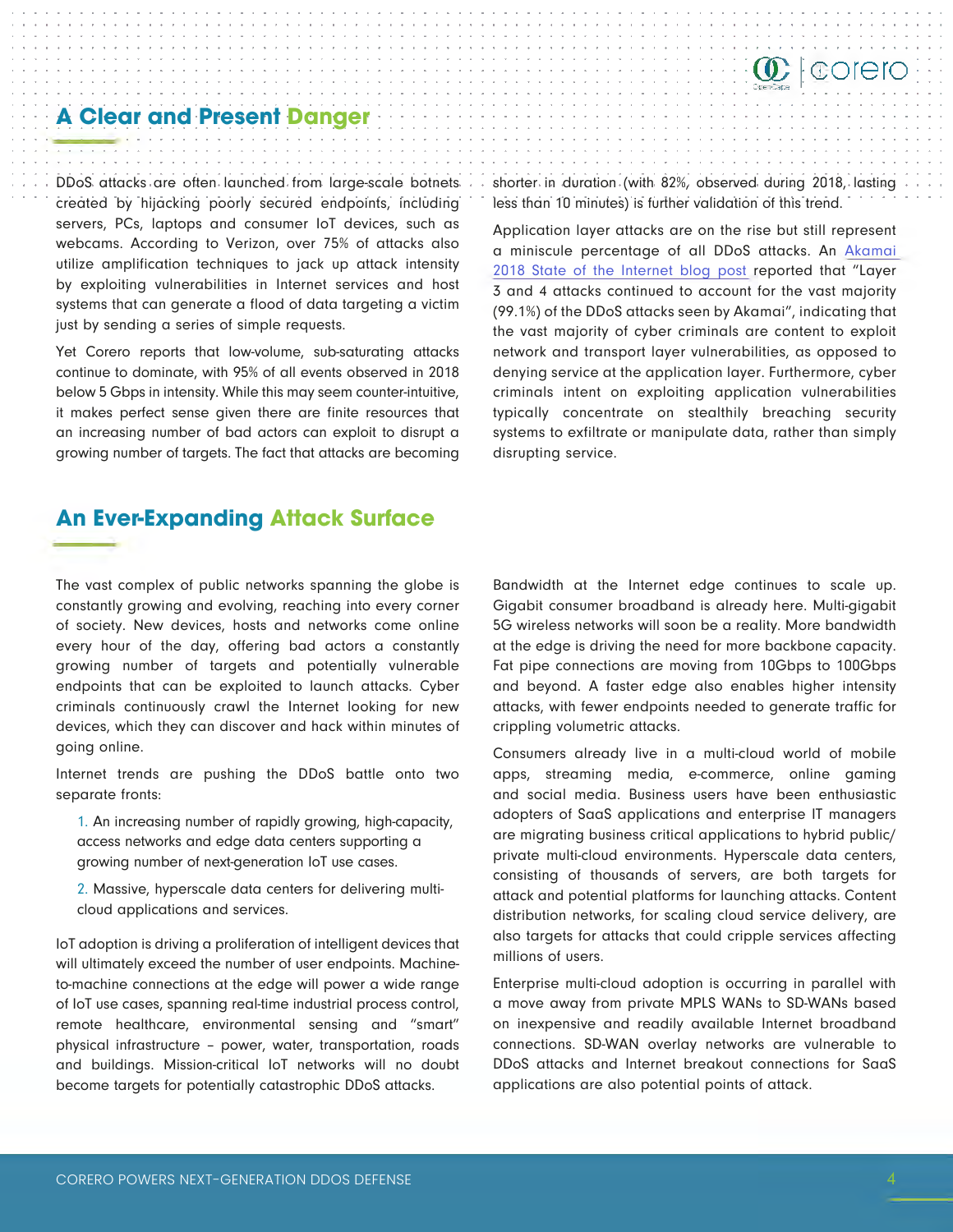

#### **A Never-Ending Battle**

The Internet is so vast, complex and constantly changing that there is no known method for eradicating the sources of DDoS attacks. Network operators need to be ever-vigilant and prepared to deal with attacks when – not if – then occur.

DDoS defense is a never-ending series of battles that swing back and forth with the black hats and white hats alternately enjoying the advantage. Cyber criminals discover and exploit vulnerable hosts to launch attacks. Defenders monitor network activity to compile a catalog of attack profiles that are used to take the necessary mitigation actions. New attack vectors are added to the catalog and any associated host vulnerabilities are circulated within the security community so that network operators can take preventive measures.

While massive-scale, high-intensity, DDoS attacks measured in hundreds of gigabits get the headlines in the press, the war is waged in an endless series of smaller-scale skirmishes. High-intensity attacks may rise for a short period of time but then cyber criminals are forced to regroup as network operators mount defenses to reconfigure and protect vulnerable hosts, and so attack intensity subsides. Yet the cycle of DDoS attack and defense continues on, with no end in sight.

#### **FIGURE 1**

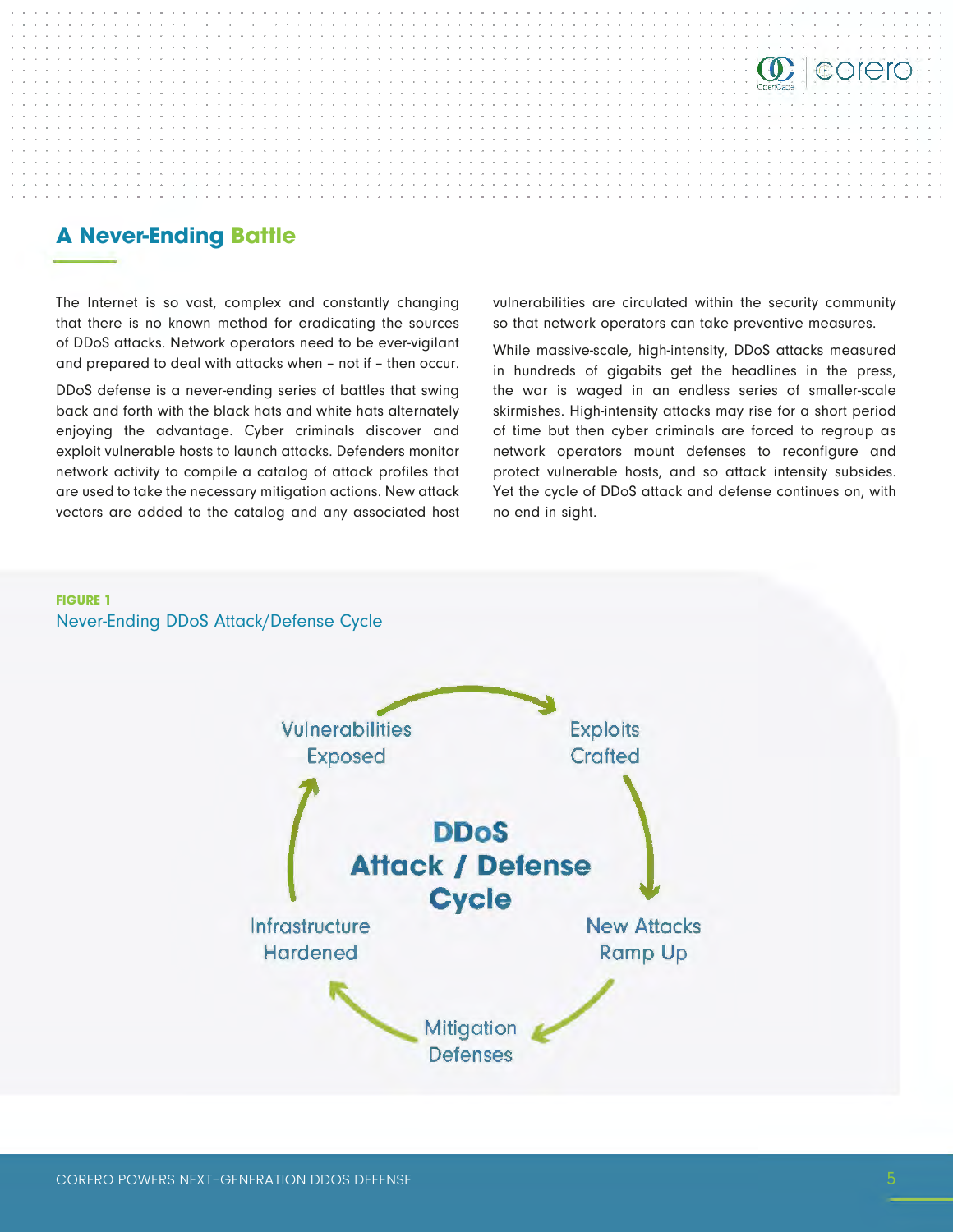#### **TRADITIONAL DDOS DEFENSE IS BECOMING PROBLEMATIC**

#### **Complex, Costly and Time-Consuming**

••••••• ' ♦ ••• ♦ ' •• ♦ • • • ♦ • ♦ ••• ' ♦ ••• ♦ ' •••••••••••

While traditional DDoS defense solutions have proven a certain level of effectiveness in preventing widespread carnage on the Internet, these defenses remain complex, costly and time-consuming for network operators. With attacks increasing in frequency, intensity and technical sophistication, DDoS defense has grown more resourceintensive, requiring additional investment in the supporting infrastructure needed to detect and mitigate against attacks, increasing both CAPEX and OPEX.

A major shortcoming of traditional DDOS defense is the significant lag between the time an attack is first detected, to when the operator initiates the appropriate mitigation actions. The lower bound on this time is determined by the manual network operator and security analyst workflows that typically consume precious minutes, or even hours in the event of a highly complex attack. Meanwhile, during this interval, service is likely to be disrupted and users impacted by the attack.

. . . . . . . . . . . . . .. . . . . . . . . . . . . ...... .

corero

. . . ............ . . .................. .

#### **Scrubbing Centers Dominate**

Scrubbing centers dominate traditional approaches to DDoS defense. Once an attack has been detected and identified by its profile, operators typically reroute traffic flows through special-purpose data centers equipped with DPI-based network devices designed to filter and block malicious traffic flows. Mon-malicious traffic is passed through the scrubbing center and routed on to its final destination. However, the shortcomings of this approach are becoming evident as attacks increase in intensity and variability, with sudden spikes in bandwidth and constantly changing attack vectors that cycle through multiple modes and targets over time.

#### **Service Provider Scrubbing Centers**

Most large-scale network service providers operate their own scrubbing centers for detecting and mitigating attacks that originate, transit or terminate in their networks. When an attack is detected, the operator reconfigures its network routers to redirect specific traffic flows through the scrubbing center.

Two significant drawbacks of this approach are the additional bandwidth consumed by backhauling the attack traffic across the core network, to the scrubbing center and the risk of congestion or overload at the scrubbing center. This has the negative effect of introducing additional latency and risk of loss for the legitimate traffic that is also passed through the scrubbing center.

In addition, as the intensity and frequency of attacks increases, the service provider needs to keep up by provisioning additional scrubbing center capacity, increasing CAPEX. Plus, there is always the risk that a very large-scale, high-intensity, attack either exceeds scrubbing center capacity or the bandwidth available on connections into the scrubbing center.

Finally, as Internet bandwidth continues to increase at the end-user edge, the prospect of malicious traffic originating on gigabit access connections could well obsolete scrubbing centers as a viable way to mitigate attacks.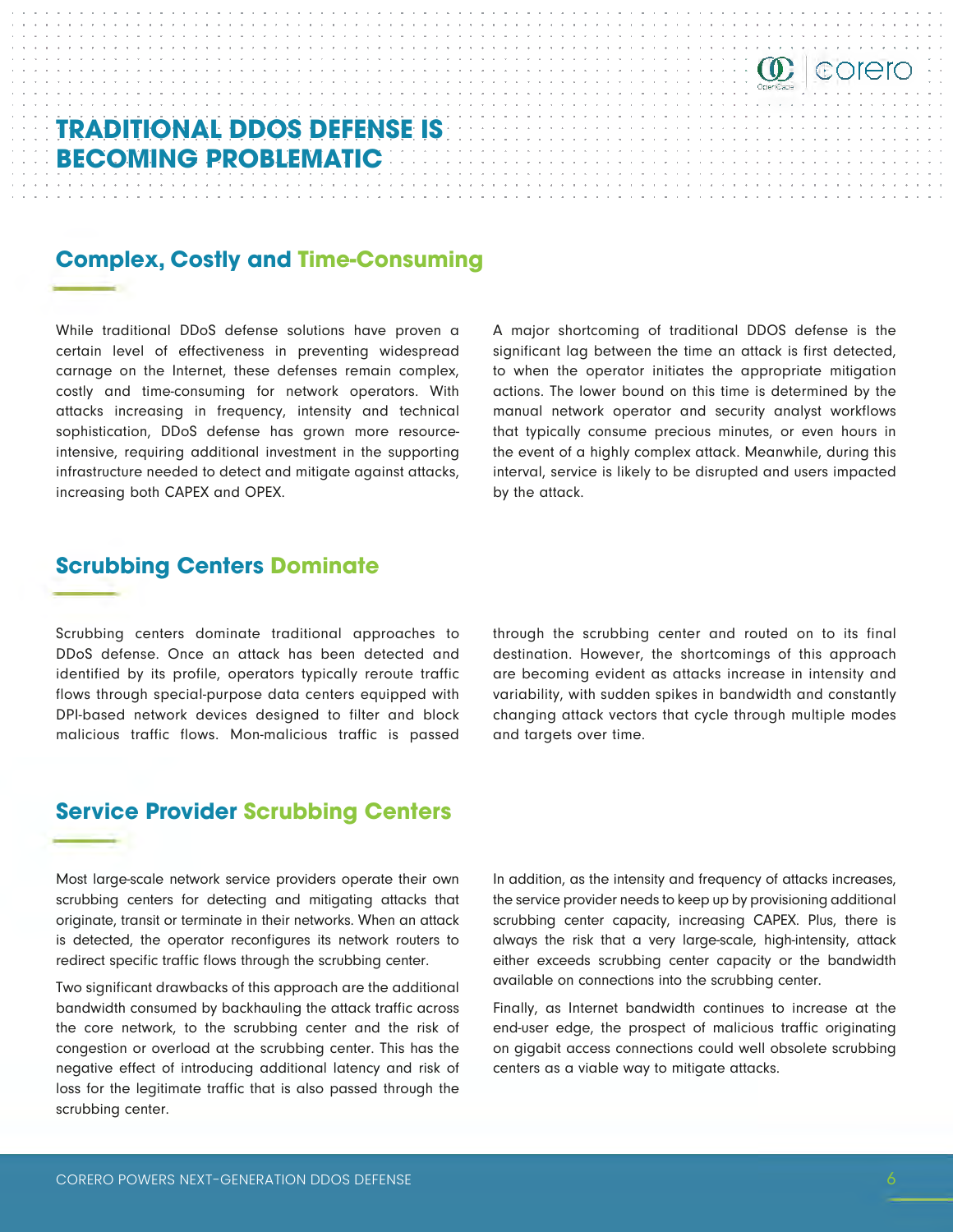## **Cloud-Based Scrubbing is**

Many large enterprises rely on traffic scrubbing managed by a third-party DDoS protection service provider. In the event of an attack on their customers, the cloud-based DDoS service redirects and scrubs all traffic to ensure that only non-malicious traffic reaches the customer.

Cloud-based DDoS protection appeals to organisations who would prefer not to manage their own DDoS infrastructure. Cloud scrubbing centers are shared resources for mitigating attacks across a large pool of customers. The model works because at any given time the vast majority of customers are not under attack. However, there are complications that arise from managing access to shared scrubbing center capacity in the event of complex attacks with widely varying intensity.

First, a cloud scrubbing center needs to be provisioned with sufficient capacity to process the aggregate bandwidth of all traffic flows for customers under attack. Individual connections into the data center must also have sufficient bandwidth to transport the traffic to be scrubbed, independent of total capacity. If there is insufficient bandwidth, or scrubbing capacity, then malicious traffic won't be blocked and non-malicious flows may be impacted due by severe packet loss.

The second problem is allocating scrubbing center capacity. A troubling trend is attack vectors that vary over time, sending relatively short bursts of traffic at intensity levels which may jump rapidly from under 10 Gbps to over 100 Gbps. The DDoS provider has to manage the allocation of shared scrubbing capacity and the bandwidth available to transport traffic into the scrubbing center. This is operationally complex during highly dynamic attacks with intensity levels and vectors that constantly vary over a short period of time, possibly targeting multiple customers.

The necessary bandwidth or scrubbing center capacity can instantly become inadequate if there is a sudden spike in intensity or too many attacks occur at the same time. Provided there is sufficient bandwidth and capacity available, scrubbing center operators might eventually be able to successfully mitigate these types of attacks. However, rerouting traffic and dynamically allocating capacity consumes precious time and is far from an exact science.



 $\textcircled{c}$  eorero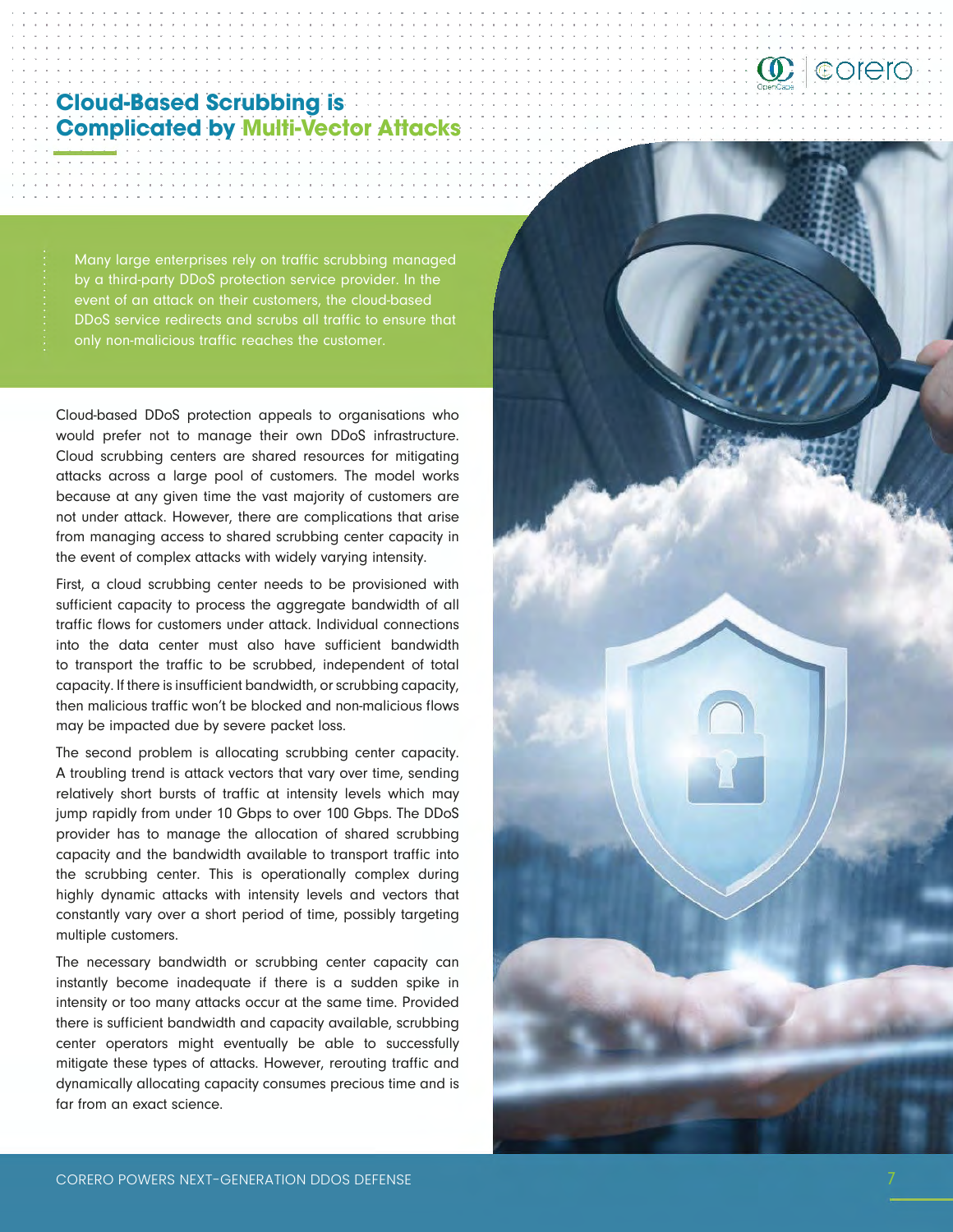

#### **Security Analyst and Network Operator Workflows Gate Time-To-Mitigation**

DDoS detection involves monitoring network traffic and extracting flow metadata to derive attack vector signatures that are matched against a catalog of known profiles. Monitoring can be performed in-line or out-of-band to extract metadata from flows, which is correlated with other network monitoring data to fully characterize attacks so they can be mitigated.

The downside of traditional DDoS defense solutions is that security analysts are integrally involved in the analysis of monitored traffic. Network operators, and cloud-based DDoS providers, staff teams of security analysts who swing into action when an attack is detected to analyze data, identify the type of attack and then initiate workflows to take the appropriate mitigation actions. Security analysts then coordinate with network operators to initiate mitigation, which typically involves rerouting specific traffic flows through a scrubbing center.

While workflow automation tools can help speed the process of detecting and mitigating attacks, operational workflows that put humans in the critical path result in time-to-mitigation measured in minutes, not seconds. A straightforward attack might take 5 minutes to mitigate, while a more complex attack could take 20-30 minutes. A tricky attack could take hours to sort out, during which time service may be severely impacted, affecting many thousands or even millions of users.

#### **BGP Router-Based DDoS Mitigation**

Another aspect of traditional DDoS defense involves service providers reconfiguring routers at network ingress points to mitigate attacks. Network operators can use BGP to "black hole" or block traffic based on destination or source IP address. While effective for blocking attacks, black holing, based on destination IP, sacrifices that customer for the benefit of everyone else, because that endpoint will no longer receive any traffic, whether or not it is legitimate.

Operators are also starting to utilize BGP FlowSpec, which is a protocol for reconfiguring Internet routers so that flows can be filtered and blocked based on the content of the classic 5-tuple in IP packet headers. However, BGP FlowSpec is currently a fairly coarse-grained mechanism for blocking flows because filters can't be applied based on visibility into packet payload, which excludes filters based on encapsulated protocol headers and application layer content.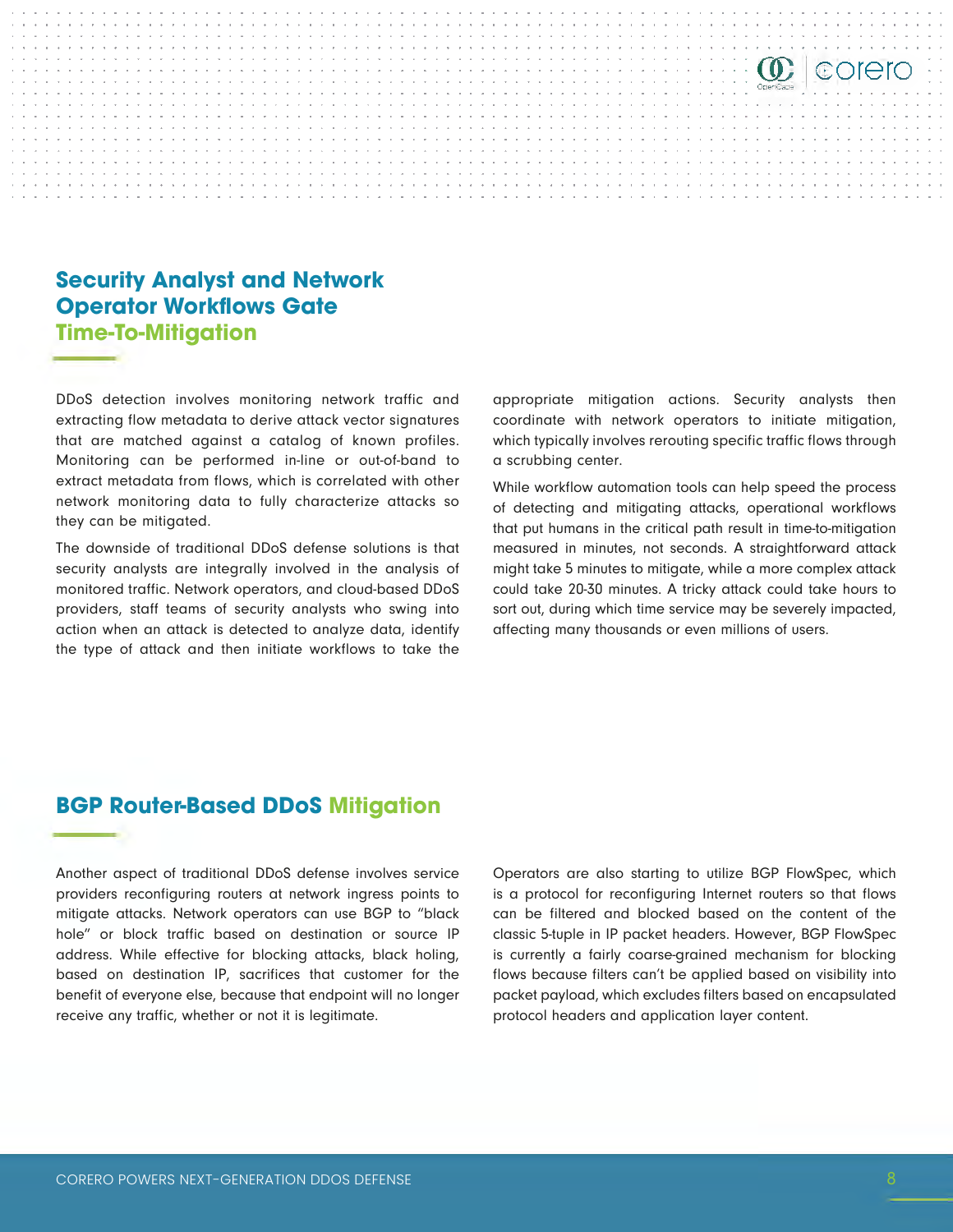### **TECHNOLOGY ADVANCES ENABLING NETWORK-BASED DDOS DEFENSE**

••••••• ' ♦ ••• ♦ ' •• ♦ • • • ♦ • ♦ ••• ' ♦ ••• ♦ ' •••••••••••

#### **Next-Generation Networking Technologies**

BGP router-based DDoS mitigation is only the first step on the path to network-based DDoS defense. Next-generation networking technologies, including programmable silicon, software-defined networking (SDN) and Big Data analytics will power new network-based DDoS defense solutions that are

dramatically more effective and less costly to implement. And, it's important to note that, the first iterations of these enabling technologies have already been deployed by many ISPs, as part of their existing Internet routing infrastructure.

. . . ............ . . .................. .

. . . . . . . . . . . . . .. . . . . . . . . . . . . ...... .

corero

#### **DDoS Mitigation Leverages Powerful Silicon and SDN**

Powerful ASICs from equipment manufacturers and merchant silicon vendors already support flexible methods for filtering packet flows in-line at the silicon level. Routers based on these ASICs can be reconfigured on-the-fly with flexible rules to filter and drop packets based on data examined in both the packet header and payload. This allows malicious flows to be blocked using criteria for matching complex attack vector signatures.

Network operators can use standard SDN protocols such as NETCONF to automatically distribute these complex DDoS mitigation filtering rules to Internet routers, from a centrally located controller. When a new attack is detected, and its

profile is identified, operators can immediately push out new filtering rules to mitigate the attack and reconfigure router interfaces at the relevant ingress points to start dropping the offending packets.

Network operators also require real-time confirmation that router-based filtering rules are actually blocking the intended traffic flows. The new generation of routing ASICs can track per-filter metrics, that the router's operating system can export to a centralized monitoring platform, using a streaming telemetry protocol such as gRPC. This provides operators with network-wide visibility into which router-based filters are proving effective in mitigating a DDoS attack.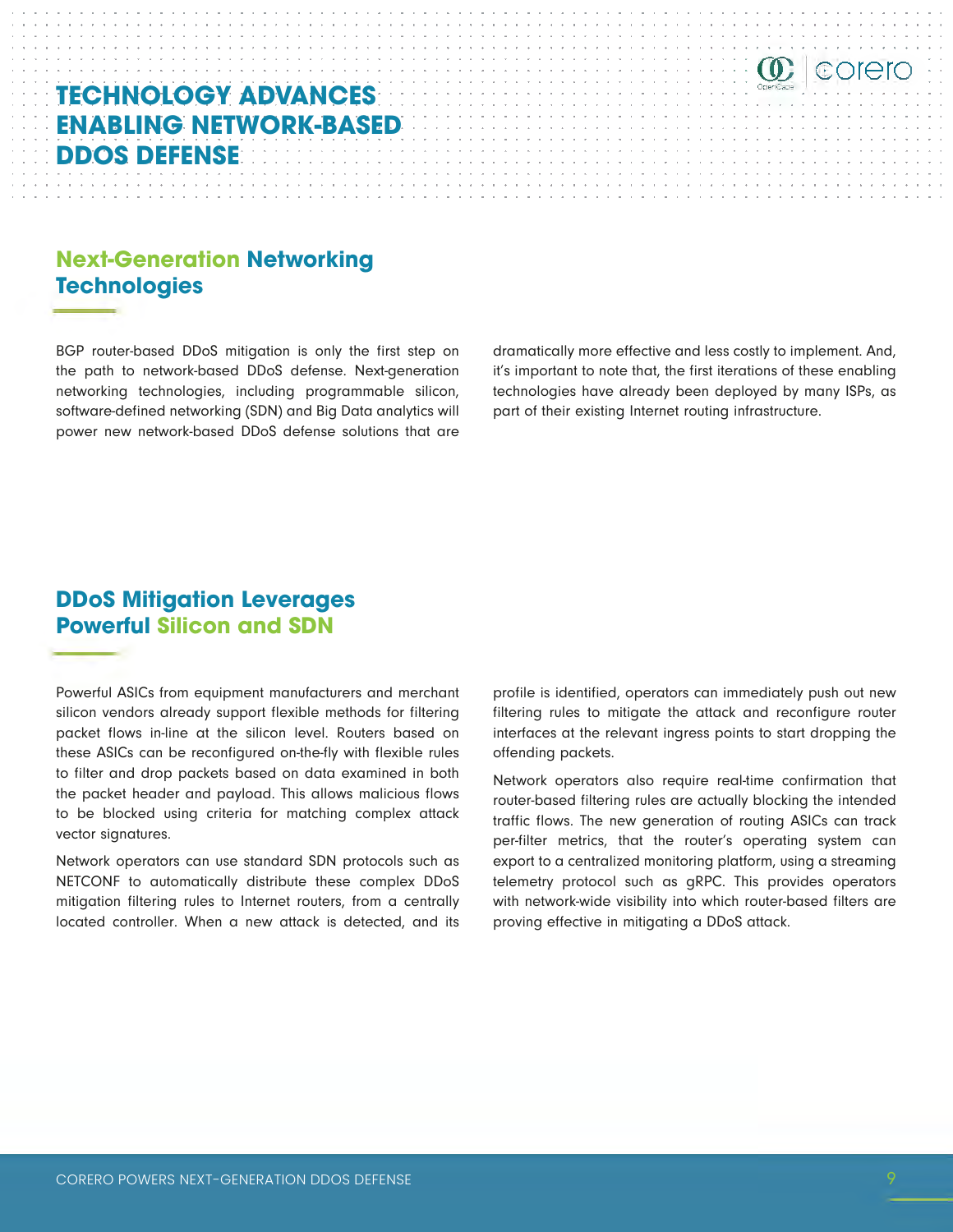#### **Sampled DPI for DDoS Detection Real-Time Big Data Analytics**

0 • ♦ I ♦ 0 • • • • • ♦ P • 0 I I O • 0 , • ♦ J ♦ • • • ♦ I ♦ 0 • 0 • • • 0 • 0 • , • • • < ♦ ♦ • 0 • ♦ I • 0 0 t

Another key capability in the latest routing ASICs, is the ability to extract packet header and payload data based on a specified offset and number of bytes. Because these ASICs operate at terabit rates, packet flows can be continuously sampled, with raw "sampled DPI" data exported via streaming telemetry. Analysis of sampled metadata has proven to be 99.9% accurate for identifying malicious DDoS traffic and sampling overcomes the challenge of maintaining visibility as Internet access, backbone and cloud connections continue to scale up.



Real-time, Big Data, analytics is critical for network-based DDoS detection. A key component of the latest generation of network-based DDoS defense is a Big Data analytics engine that continuously ingests sampled DPI metadata, performance metrics and event data from routers and other network elements. Operators can leverage the analytics engine to perform real-time, multi-dimensional analysis of data collected to detect attacks, identify sources and characterize attack profiles. The analytics engine catalogs these profiles and generates packet filtering rules corresponding to each attack's specific signature. An SDN controller can then automatically distribute these filtering rules to reconfigure the relevant router ingress interfaces onthe-fly and block offending flows.

 $\mathbf C$  corero

#### **Real-Time, Automated DDoS Defense**

Software can now automate network-based DDoS defense, so that the process of attack detection and mitigation takes place within seconds – not minutes or hours. An automated system can immediately detect malicious packets flows, formulate mitigation filtering rules and reconfigure routers with these rules, on the fly, without any intervention from security analysts or network operators.

Automated network-based DDoS defense enables DDoS attacks to be mitigated in real-time, as soon as the first flood of malicious packets start traversing the network. Automation removes security analysts and network operators from DDoS defense workflows, for all but the tiny proportion of attacks that are too complex to fully characterize.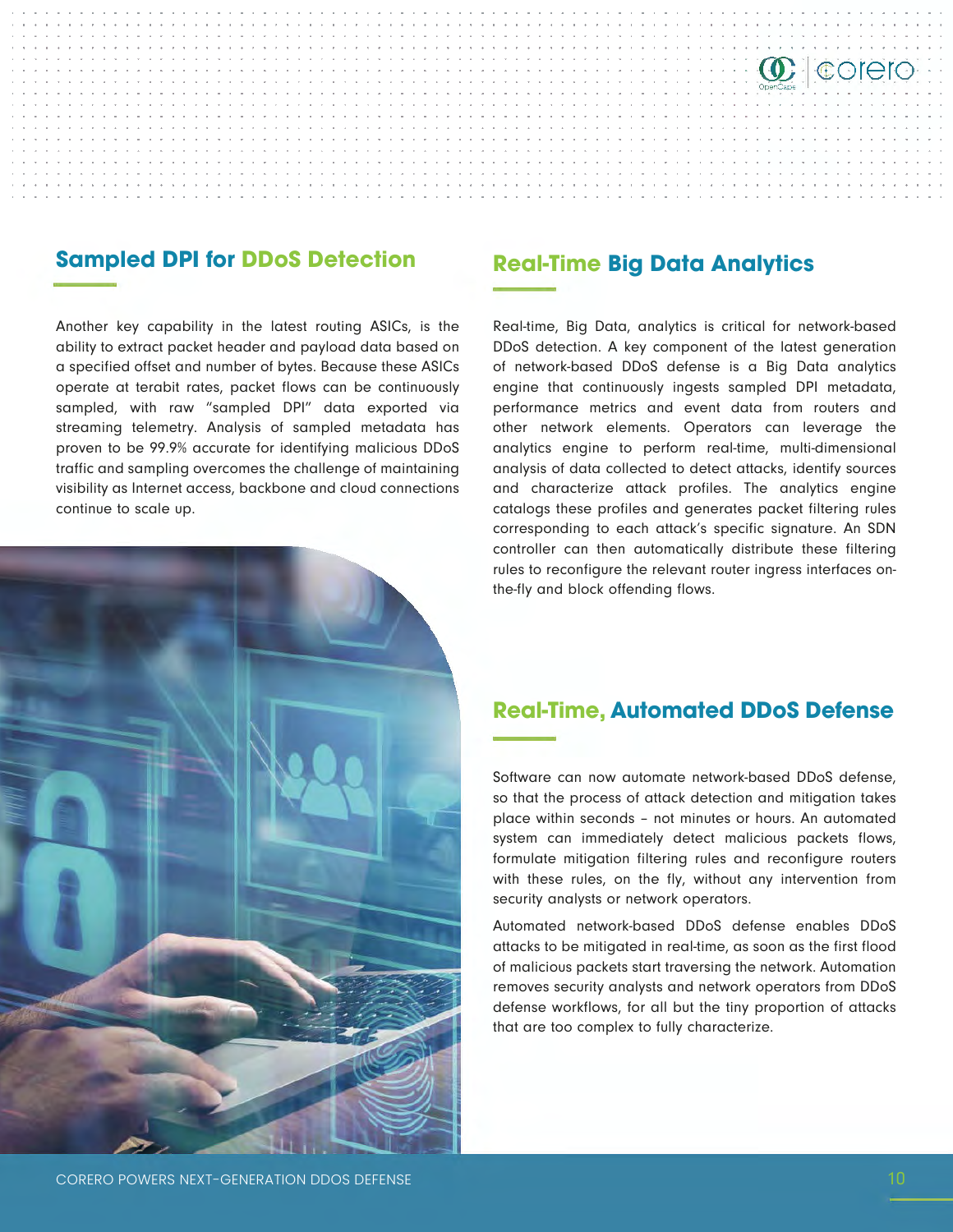#### **CORERO SMARTWALL TDS DDOS SOLUTION**

#### **Real-Time, Line-Rate DDoS Defense**

Corero Network Security has combined its software innovation with advances in Intel x86 multicore CPU technology, DPDK packet processing acceleration and high-performance NICs to develop a new generation of appliances providing breakthrough price/performance for DDoS defense. The Corero SmartWall TDS family of products provide linerate protection at the network edge at connection speeds up to 100 Gbps.

SmartWall TDS appliances perform line-rate DPI to generate security metadata from traffic flows. The internal rulesengine examines this metadata to flag offending packet flows in real-time and instantly block attack packets. At the same time, the security metadata is streamed to the Corero SecureWatch Analytics platform, where further analysis involving correlation with other performance metrics and event data enables rapid identification of new attack vectors. SecureWatch Analytics also formulates new mitigation rules for these vectors that are automatically distributed out to each SmartWall TDS appliance.

corero

Corero SecureWatch Analytics is based on Splunk's Big Data analytics engine and is a critical component of Corero's frontline defense against DDoS attacks. SecureWatch Analytics features a web portal providing easy-to-read dashboards for monitoring routine operations and incident response. Operators can also perform complex queries to conduct sophisticated security forensic analysis.

Corero's DDoS defense solution has proven more than 99% effective in automatically detecting and mitigating attacks within seconds. This degree of effectiveness, speed and accuracy would not be possible without Corero's innovation and incorporating a Big Data analytics engine that can perform rapid analysis of high velocity security metadata.

Corero's SmartWall solution is fully automatic, detecting and mitigating attacks without the intervention of security analysts or network operators. Customers are usually unaware they have been under attack, until they check the SecureWatch Analytics dashboard for alerts.

#### **FIGURE 2** Corero SmartWall TDS DDoS Protection

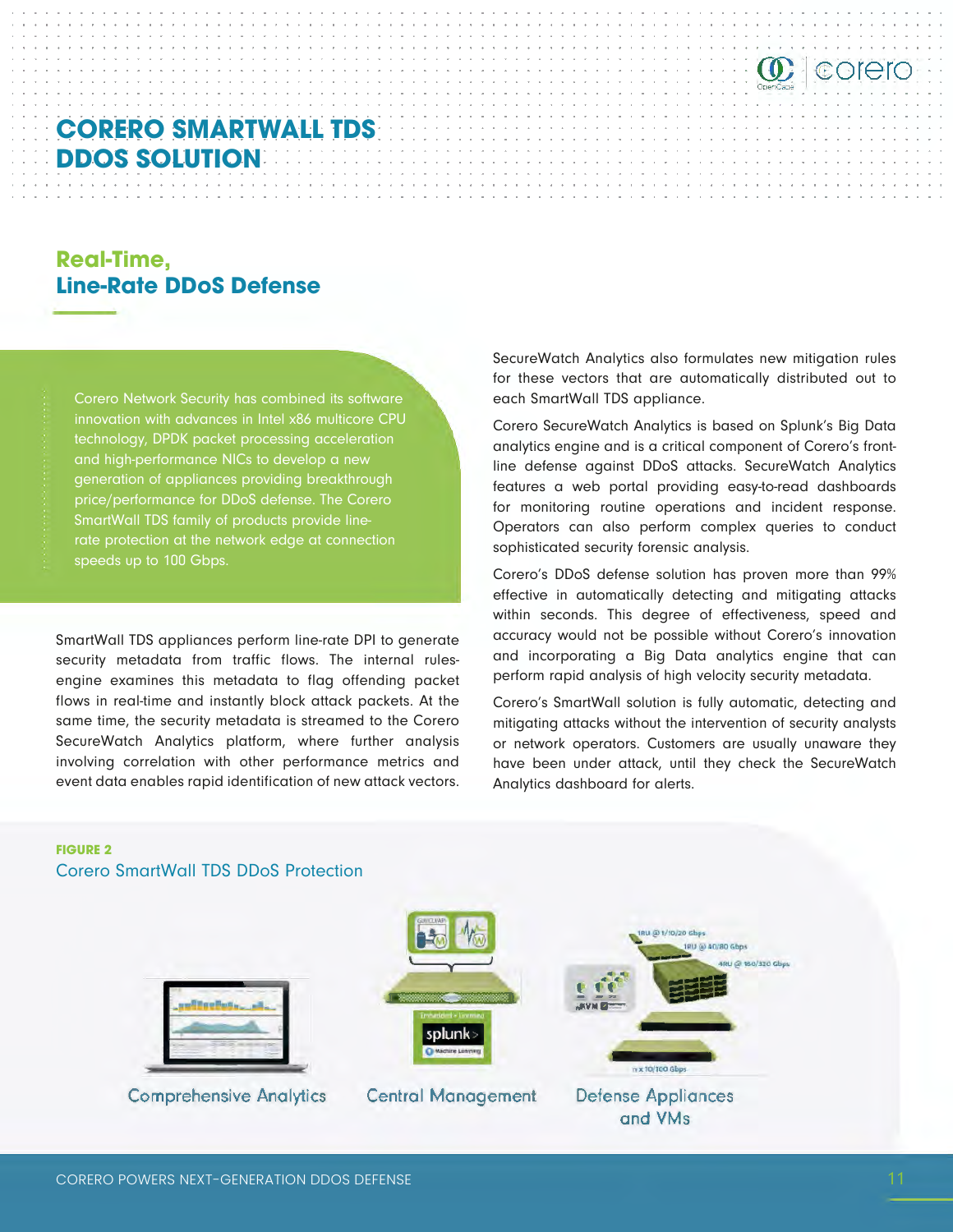#### **CORERO & JUNIPER NETWORKS — IN THE VANGUARD OF NETWORK-BASED DDOS DEFENSE**

#### **Corero and Juniper Networks Global Partnership**

In 2018, Juniper Networks® signed a global partnership to sell Corero's SmartWall® DDoS products in conjunction with Juniper's MX Series routers. Juniper and Corero have developed an integrated solution for network-based DDoS defense that leverages powerful capabilities in the latest generation of MX router ASICs.

#### **Silicon-Based Packet Data Export and Flow Telemetry**

In the Corero-powered Juniper Networks solution, MX router ASICs are configured to sample packet header and payload data, which is exported using the Junos OS streaming telemetry protocol. Corero's SmartWall Virtual Detection Engine converts this sampled DPI data into security metadata that is examined to determine if packet flows match attack vector signatures. When a malicious flow is detected, the detection engine relays the mitigation rules to Juniper's software which pushes new filters out to MX routers using the NETCONF protocol.

Security metadata is also ingested by SecureWatch Analytics and correlated with performance metrics and event data to identify new attack signatures not yet known by the detection engine. When a new attack vector is discovered, the analytics engine formulates the corresponding mitigation rules, which are then relayed to Juniper's software to reconfigure the MX routers accordingly.

Security analysts and network operators need confirmation that MX routers are configured properly to block flows and mitigate attacks. To ensure this, MX router ASICs track per-flow metrics that are exported via streaming telemetry to monitoring systems, providing fine-grained visibility into the specific flows that are being filtered and dropped at MX router interfaces across the operator's entire network.

#### **Silicon-Based Packet Filtering**

MX Series router ASICs can be configured with flexible filtering rules that match on fields within a packet's header and payload. These filters are applied to every packet processed by the ASIC, to block malicious traffic flows at the silicon layer. Juniper utilizes software-defined networking protocols to distribute filter rules defined by Corero's SmartWall software to MX routers. When SmartWall identifies new attack vectors, and the corresponding filtering rules are distributed to MX routers, Juniper's Junos OS dynamically configures the new mitigation rules on-the-fly.

 $\left| \mathbb{G}\right|$  corero

**FIGURE 3** Corero & Juniper Networks DDoS Defense Solution

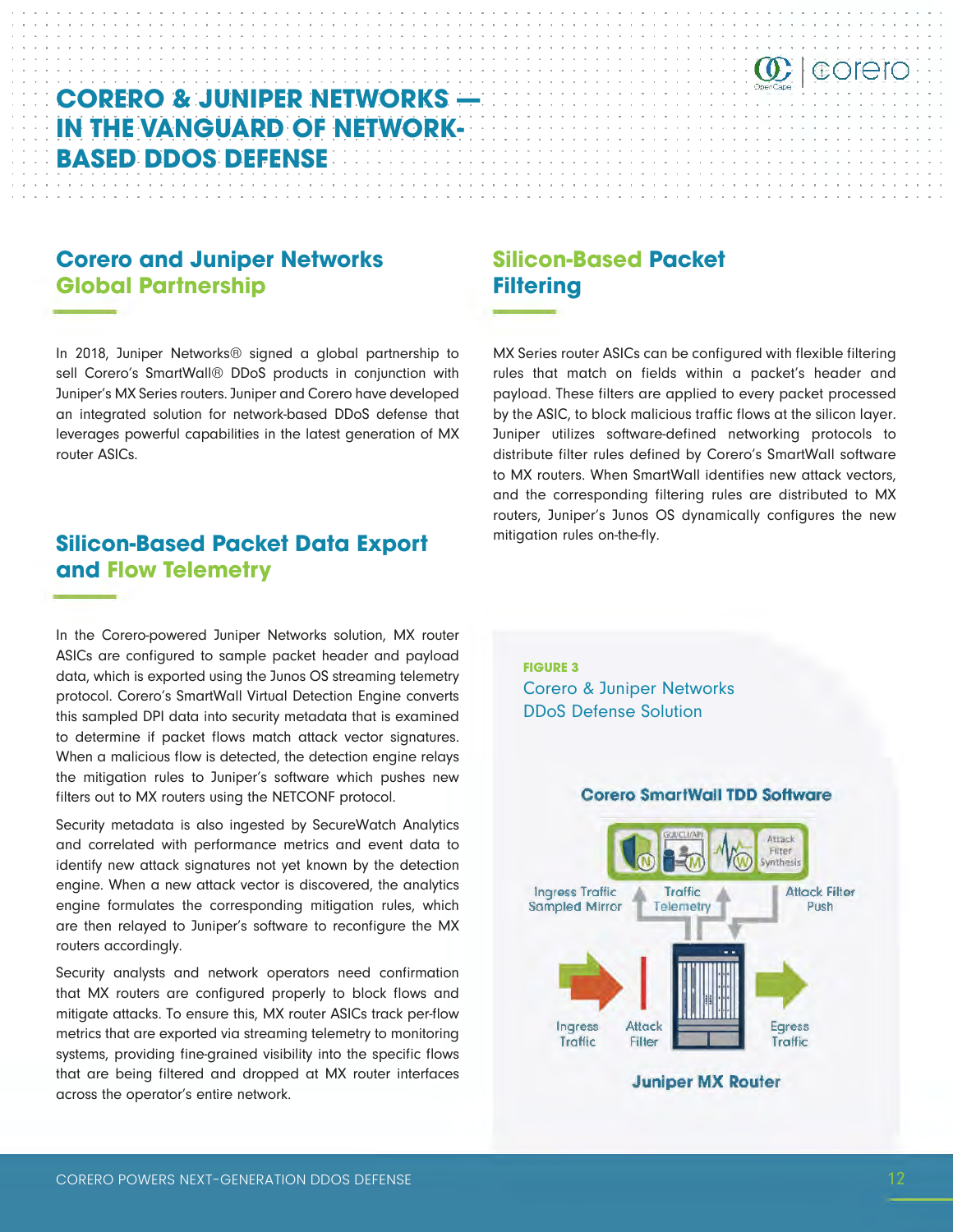#### **FUTURE DIRECTIONS** : : ~ •::::, ~ ~ ~:::::::: ~::::::::::::::: ! : : : •.::: ~:: ~: ~': ~::: ! : : : : ~: -~C~ea.::::::: •.::: **IN NETWORK-BASED** • • ' •• ♦ • • • ♦ ' ••• ' • ' • • • • • • • • • • • • • • • • • • • • • • • • • • • • • •••••••••••• . . .. . ' .............................. . **DDOS DEFENSE** . . . . . . . . . . . . . . . . . . . . . . . . . . . . . . . . . . . . . . . . . . . ' . ' . . . . . . . . . . . • • I • ♦ • **o** ♦ • ♦ I ♦ • ♦ • ••••• ' • • • • • • • • • - . - . - ......... - . . . - - . . . - . - . - ...... - . • • • • • • • • • • • • • • • • • • • • • • • • • • • • • • • • • ♦ **o** ' ♦ **o** ♦ • ♦ I ♦ • • **0** ♦ • ♦ **0** ♦ • • • ♦ • • • • ' • **<sup>0</sup>**

#### **Shift from Bolt-On to Built-In DDoS Defense**

Internet evolution trends and advanced networking technologies are shifting DDoS defense from the traditional "bolt-on" scrubbing center approach to "built-in" networkbased solutions that will further leverage technology breakthroughs in programmable silicon, SDN and machine intelligence powered by Big Data analytics

- ...... - ........ - .... - ... - .... - . . - .

#### **Software Control and Programmability at Every Layer**

SDN enables disaggregation in network infrastructure, decomposing monolithic switches and routers into separate layers for the control and data planes. P4 programming is the extension of SDN down to the silicon layer, disaggregating firmware from the chip itself, enabling silicon to be easily adapted for specialized packet processing functions with a new firmware load.

P4 Runtime is an open, extensible API for dynamically reconfiguring network elements with new "match" criteria for the P4 pipeline, so that network elements to be updated with specific rules for processing packets, such as mitigation filtering rules for DDoS defense.

SDN protocols such as NETCONF provide mechanisms for automated, on-the-fly network reconfiguration for distributing DDoS mitigation rules. Streaming telemetry protocols such as gRPC can be used to export sampled DPI data and per-flow metrics for DDoS packet filtering.

At the routing layer, there are two IETF drafts that propose extending BGP FlowSpec to support payload matching and for applying rules on a specific set of router interfaces. BGP FlowSpec with payload matching could be combined with P4 programmable silicon to streamline the automated distribution of mitigation filtering rules to Internet routers.

#### **Breakthroughs in Programmable Silicon**

. . . ............ . . .................. . • ♦ I • ' ♦ • • ♦ • ♦ I ♦ • • • - ... - .... - .... - . . . .

. . . ' ....... . • • • • • • • • . • • • . . • • . . . . . . . . . • • • • • • • • • • • • • • • • • • • • • • • • • • • • : • : • : : • · : : : : · : : : : · : : : : · · · · **(fl) f (l;Orero** ·

I ♦ • ♦ **o** • • ♦ I ♦ • ♦ **0** '

Router manufacturers, Juniper Networks and Nokia, have developed powerful custom ASICs that can be configured on-the-fly with flexible packet filtering rules to mitigate DDoS attacks. These ASICs can also export sampled DPI data and per-flow performance metrics. Broadcom's Jericho II merchant silicon ASIC supports comparable functions in a new generation chip for hyperscale data center spine switches.

•• ♦ • • • ♦ ' ♦ •

Barefoot Networks' Tofino ASIC is fully programmable at the silicon layer and was specifically designed to implement packet flow processing functions using the P4 language (include link to P4 Language Consortium: p4.org). P4 was conceived to enable field-reconfigurable packet forwarding that is protocol and target independent, allowing switches to be configured at boot time with specific capabilities suited to a particular application or use case.

P4 programming specifies a "match-action" pipeline that defines the packet forwarding process for a network element, including "match" rules based on flexible filter definitions and "actions" that include extracting DPI data, dropping packets and tracking per-flow metrics.

#### **Machine Intelligence Powered by Big Data Analytics**

Real-time Big Data analytics has proven to be a key enabler for DDoS defense. Big Data engines provide the massively scalable compute and storage capacity required to ingest and process a huge volume of critical network telemetry such as flow metadata and sampled DPI to generate actionable security intelligence.

Big Data analytics also provides the foundation for applying machine learning and AI techniques that will further speed up and improve the effectiveness of DDoS defense solutions. These techniques will likely prove helpful in thwarting future complex, multi-vector, attacks that still require the intervention of security analysts.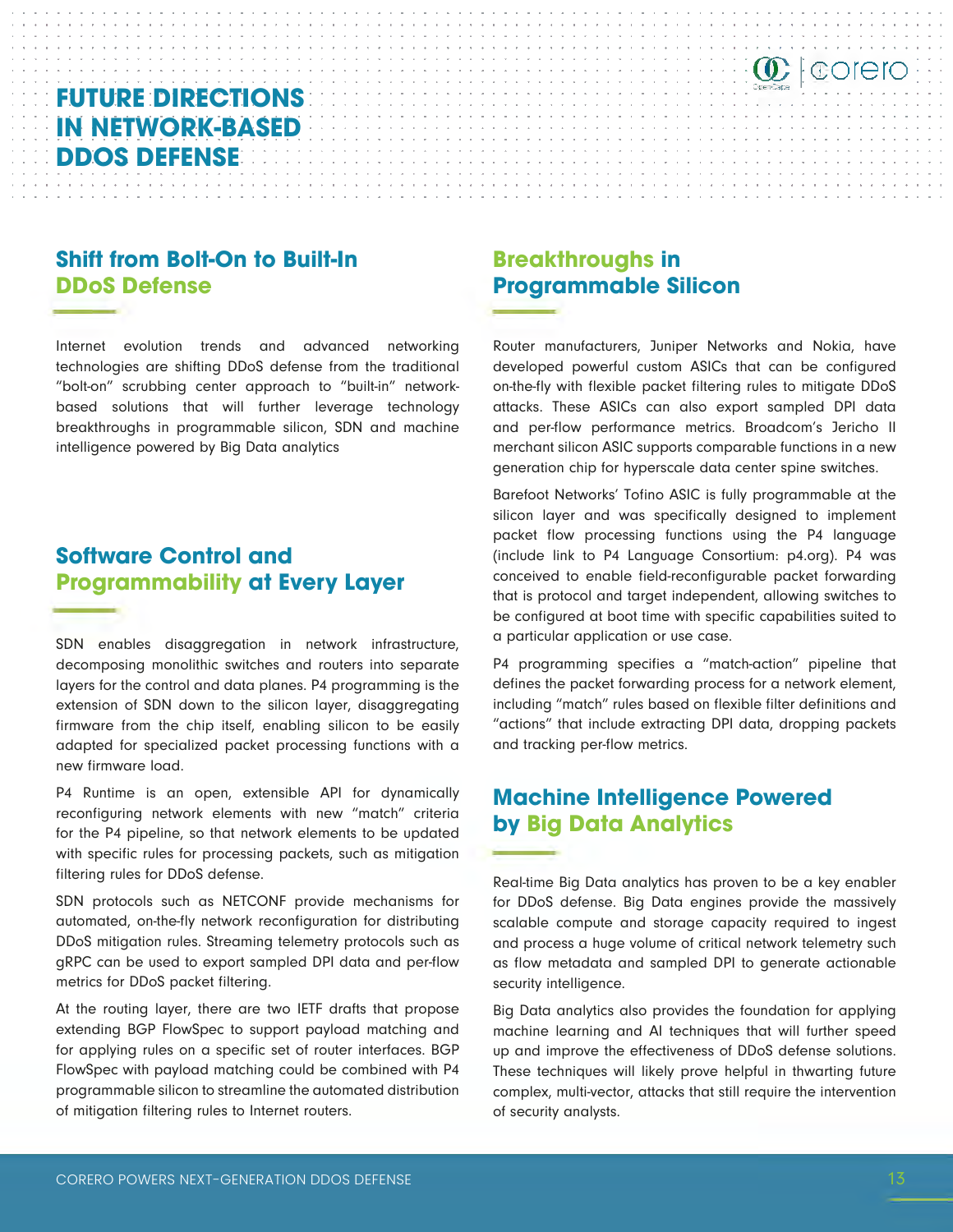### **NETWORK-BASED DEFENSE SPANNING THE EXPANDING INTERNET**

#### **Access, Backbone** and Multi-Cloud Protection

Corero provides real-time, line-rate DDoS protection for customers including shared hosting facilities, large enterprises, government agencies, online gaming services, critical Internet infrastructure and cloud-native digital enterprises such as SaaS providers.

ISPs can deploy SmartWall TDS appliances always-on at the edge, or in scrubbing centers for on-demand mitigation. Service providers can also deploy Corero as part of a managed security service, benefiting from Corero's ability to automatically detect and mitigate DDoS attacks while leveraging a platform that leads the industry in price/performance.

The Corero - Juniper Networks Threat Defense Director network-based DDoS defense solution is particularly well-suited for mitigating high intensity attacks in large-scale ISP networks featuring high speed links (10 Gbps to 100 Gbps) and many routers distributed across the network edge.

 $\mathbf C$  eorero

Continued Internet expansion at the access and multi-cloud edges will ultimately drive a complete shift away from bolt-on DDoS defense to network-based solutions enabled by advanced technologies embedded in the Internet infrastructure.

#### **FIGURE 4**

Network-Based DDoS Defense Across the Expanding Internet